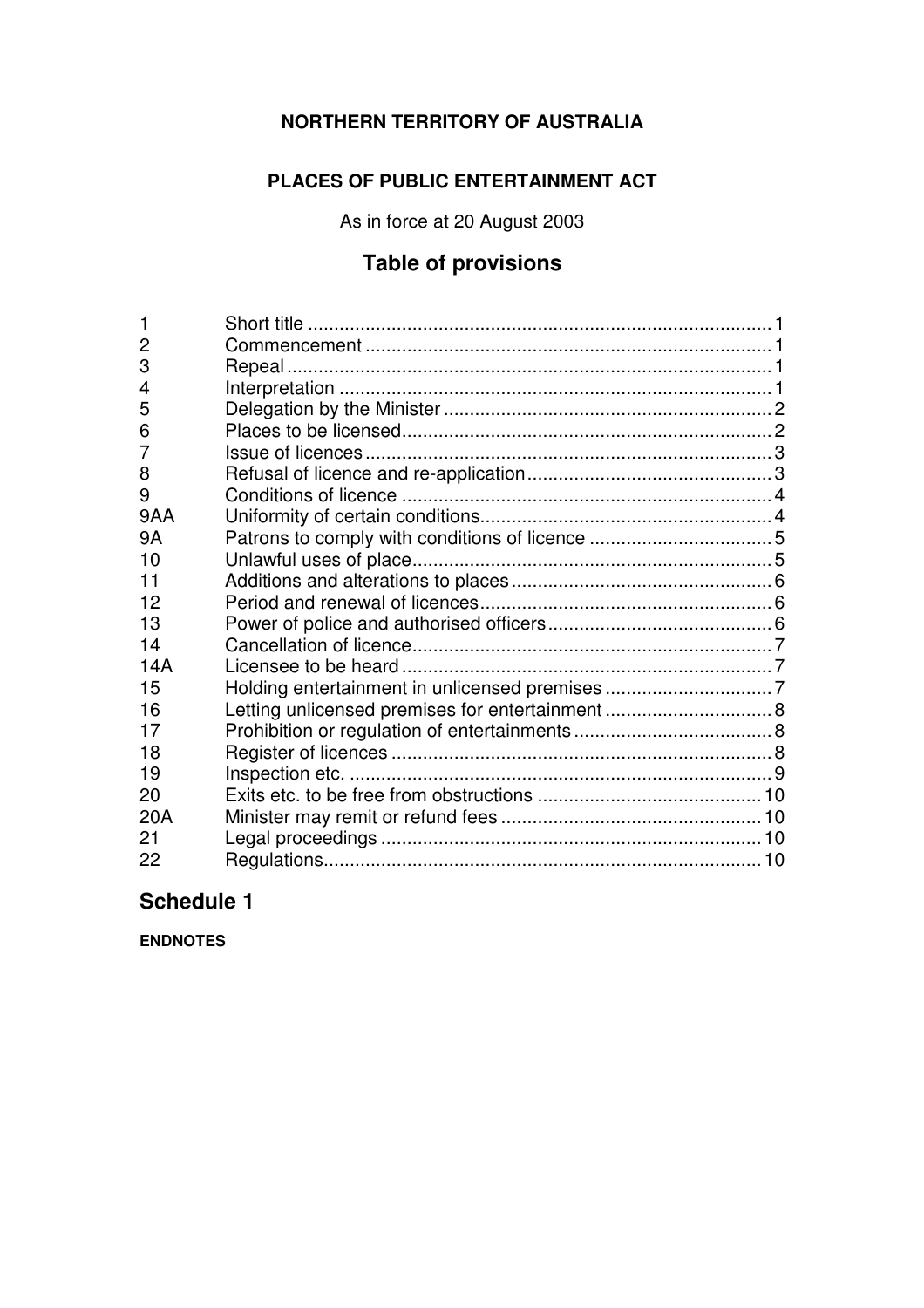# **NORTHERN TERRITORY OF AUSTRALIA**

This reprint shows the Act as in force at 20 August 2003. Any amendments that commence after that date are not included.

\_\_\_\_\_\_\_\_\_\_\_\_\_\_\_\_\_\_\_\_

\_\_\_\_\_\_\_\_\_\_\_\_\_\_\_\_\_\_\_\_

## **PLACES OF PUBLIC ENTERTAINMENT ACT**

#### **An Act relating to places of public entertainment**

#### **1 Short title**

This Act may be cited as the Places of Public Entertainment Act.

#### **2 Commencement**

This Act shall commence on a date to be fixed by the Administrator by notice in the Gazette.

#### **3 Repeal**

- (1) After the commencement of this Act, the Acts of the State of South Australia and the portions of the Ordinances specified in the Schedule 1 shall cease to apply to the Territory.
- (2) Notwithstanding the repeal effected by subsection (1), every licence issued under any law so repealed and in force immediately prior to the commencement of this section shall, subject to this Act, continue in force for the period for which it was issued as if issued under this Act.

#### **4 Interpretation**

In this Act, unless the contrary intention appears:

**amusement machines** includes a device, whether electrical or mechanical, designed and constructed for the amusement of its user through his manipulation of the machine or a device associated with the machine, and such other devices as are prescribed.

**licence** means a licence under this Act.

**place of public entertainment** means a building or other place, whether fully or partly enclosed or unenclosed, in which a public entertainment is held or provided but does not include a building or place in respect of which a licence under the Liquor Act is in force.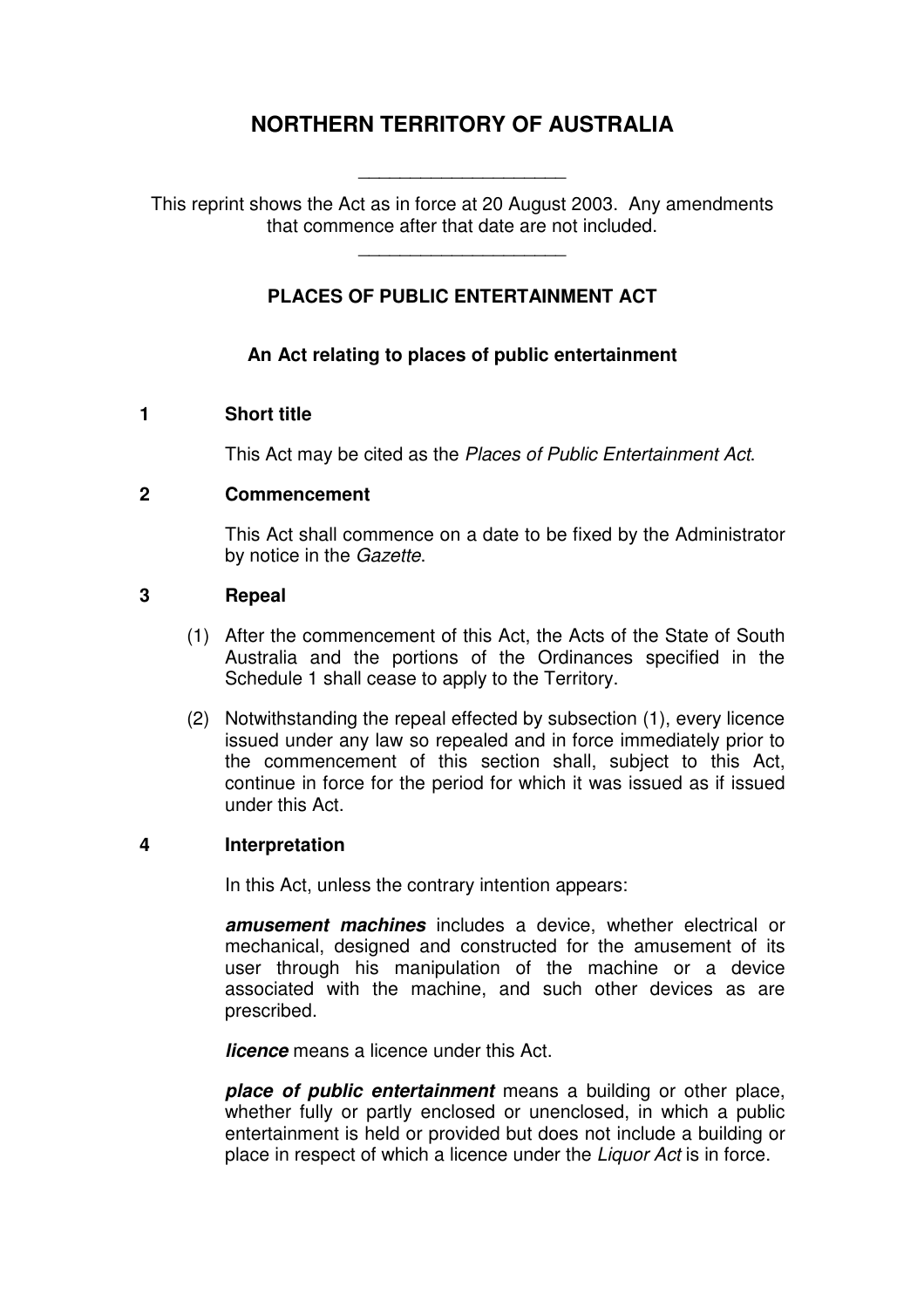**proprietor** includes the person, company, corporate body or association owning, leasing or occupying, or for the time being having the superintendence or management of, a place of public entertainment, and also includes the agent, trustee, manager, or committee of any such person, company, corporate body or association.

**public entertainment** means entertainment (including, though without limiting the meaning of that term, concert, recital, lecture, reading, entertainment of the stage, cinematograph or other picture show, dancing, boxing or other amusement or contest and the provision of more than 3 amusement machines) which is open to, or are available for use by, the public whether admission thereto or use thereof is or is not procured by the payment of money or on any other condition.

**this Act** includes the Regulations made there under.

#### **5 Delegation by the Minister**

- (1) The Minister may delegate any of his powers and functions under this Act (except this power of delegation) in relation to any matter or class of matters, so that the delegated powers and functions may be exercised by the delegate with respect to the matters or class of matters specified in the instrument of delegation.
- (2) Every delegation under this section shall be revocable at will, and no delegation shall prevent the exercise of any power or the performance of any function by the Minister.

#### **6 Places to be licensed**

- (1) After the date of commencement of this Act, no place of public entertainment shall be open to the public unless a licence is in force in respect of that place.
- (2) A person who contravenes or fails to comply with subsection (1) commits an offence.
	- Penalty: If the offender is a natural person  $-200$  penalty units or imprisonment for 12 months, and 5 penalty units for each day during which the offence continues after the first day on which it is committed.

If the offender is a body corporate  $-1$  000 penalty units and 5 penalty units for each day during which the offence continues after the first day on which it is committed.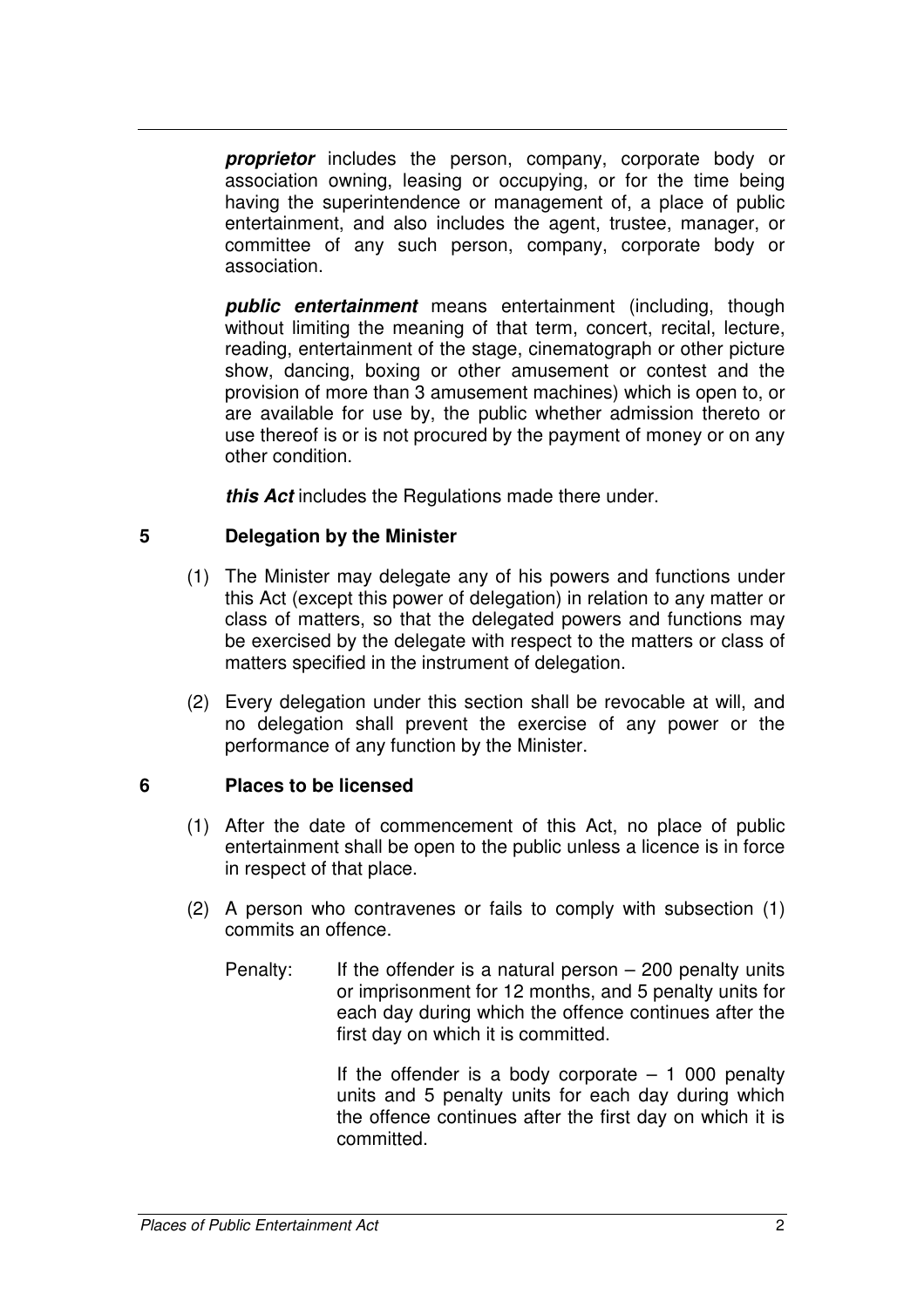#### **7 Issue of licences**

- (1) Subject to subsection (2), the Minister may, in his or her discretion upon application by the proprietor of a place of public entertainment and on payment of the prescribed fee, issue a licence for the holding of public entertainments or any specified class or classes of public entertainment therein.
- (2) The Minister must not issue a licence under subsection (1) unless he or she is satisfied that there has been made in or about the building or place in respect of which the application is made:
	- (a) proper sanitary arrangements;
	- (b) proper provision against risk from fire;
	- (c) proper provision for extinquishing fire;
	- (d) proper provision for safe exit, and sufficient means to exit, in the case of fire; and
	- (e) proper provision for the safety and convenience of the public generally.

#### **8 Refusal of licence and re-application**

- (1) If the Minister refuses to issue a licence, the Minister must, as soon as practicable after doing so, give notice of the refusal to the applicant.
- (2) Notice under subsection (1) is to be in writing and is to include the Minister's reasons for refusing to issue the licence.
- (3) If the reasons the Minister refuses to issue a licence relate only to the construction of the place of public entertainment or the matters specified in section 7(2), the proprietor of the place of public entertainment may, subject to subsection (4), re-apply for a licence in respect of the place of public entertainment.
- (4) Before re-applying for the licence, the proprietor must rectify the matters identified in the notice of refusal as the reasons why the licence was refused.
- (5) For the purposes of re-applying for a licence, the proprietor must be given a reasonable opportunity after receiving notice of the refusal to discuss with a suitably qualified person authorised by the Minister the reasons for the refusal and any appropriate action the proprietor could take to rectify the matters identified as the reasons for the refusal.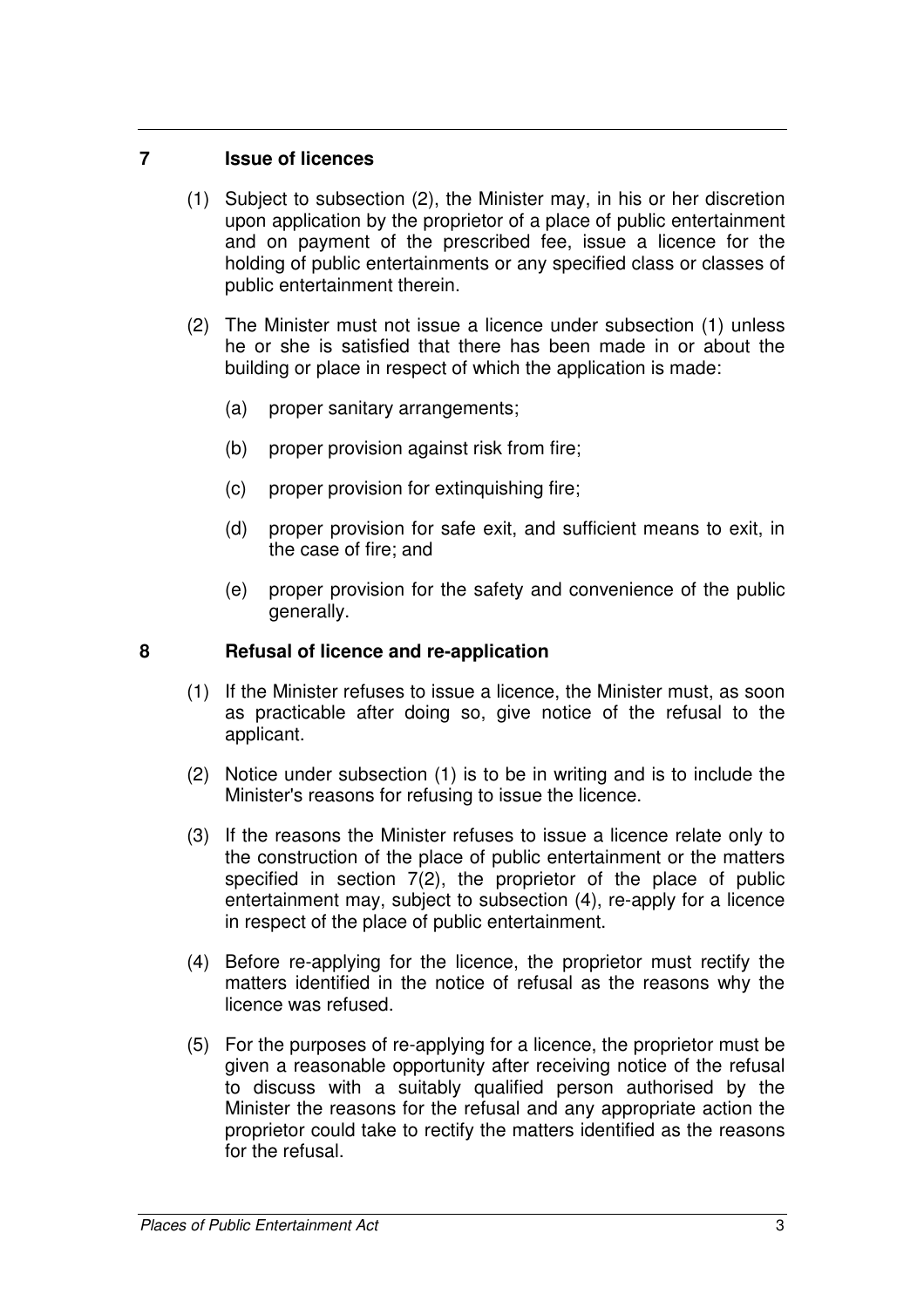## **9 Conditions of licence**

- (1) Subject to this Act and the Regulations, a licence issued under section 7 is subject to such conditions, if any, as the Minister thinks fit and specifies in the licence including, without limiting the Minister's discretion, conditions relating to the term of the licence, the days and hours of operation of, the number and ages of persons who may be admitted to, the noise and light in and emanating from, and the behaviour of persons in the place of public entertainment.
- (2) A licensee shall cause his licence to be displayed in a prominent place in the place of public entertainment to which it relates.
- (2A) A person who contravenes or fails to comply with subsection (2) commits an offence.
	- Penalty: If the offender is a natural person  $-20$  penalty units and 5 penalty units for each day during which the offence continues after the first day on which it is committed.

If the offender is a body corporate  $-100$  penalty units and 5 penalty units for each day during which the offence continues after the first day on which it is committed.

- (3) A licensee who contravenes or fails to comply with a condition of his licence or causes or permits another person to contravene or fail to comply with such a condition, is guilty of an offence.
	- Penalty: If the offender is a natural person  $-200$  penalty units or imprisonment for 12 months, and 5 penalty units for each day during which the offence continues after the first day on which it is committed.

If the offender is a body corporate  $-1000$  penalty units and 5 penalty units for each day during which the offence continues after the first day on which it is committed.

## **9AA Uniformity of certain conditions**

- (1) Subject to subsection (2), all licences issued in respect of the same kind of places of public entertainment are to be subject to the same conditions in relation to the following:
	- (a) the days or hours of operation of the places of public entertainment;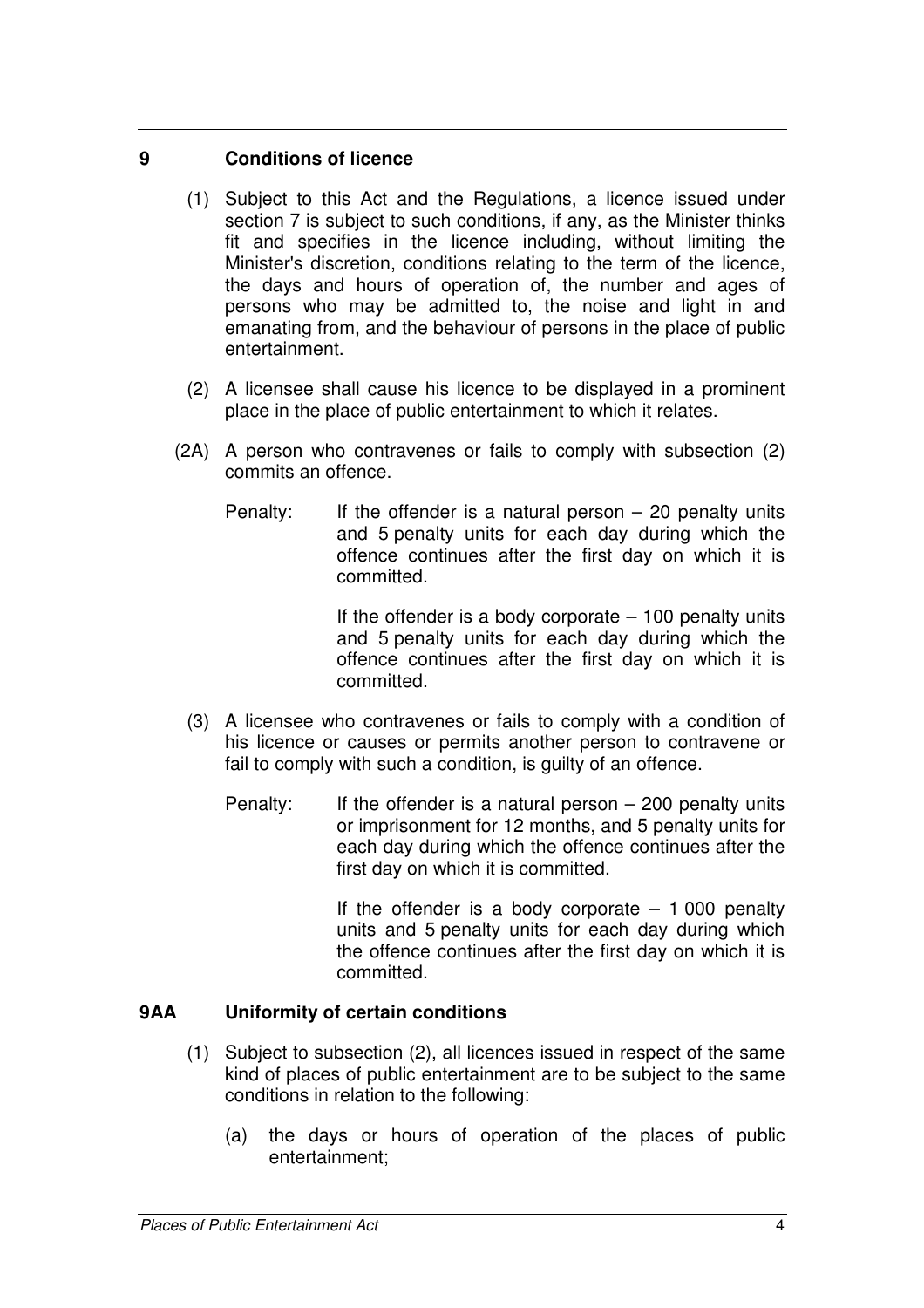- (b) the number and ages of persons who may be admitted to the places of public entertainment.
- (2) Subsection (1) does not apply if the Minister is satisfied that it is not appropriate in the circumstances of a particular place of public entertainment for the licence issued in respect of it to be subject to the same condition or conditions relating to the days or hours of operation of, and the number and ages of persons who may be admitted to, it as the condition or conditions referred to in that subsection.

#### **9A Patrons to comply with conditions of licence**

A person on or in the immediate vicinity of a place of public entertainment shall comply with and not contravene:

- (a) the conditions to which a licence in respect of that place of public entertainment is subject; and
- (b) the reasonable directions of the licensee or his agent or employee apparently in charge of the place of public entertainment relating to the behaviour of the person proscribed by a condition to which the licence is subject.
- Penalty: If the offender is a natural person  $-100$  penalty units and 5 penalty units for each day during which the offence continues after the first day on which it is committed.

If the offender is a body corporate  $-500$  penalty units and 5 penalty units for each day during which the offence continues after the first day on which it is committed.

#### **10 Unlawful uses of place**

Where in any place of public entertainment a class of public entertainment, other than that specified in the licence issued in respect of that place, is held, the person holding the entertainment, and the holder of the licence shall be guilty of an offence.

Penalty: If the offender is a natural person  $-200$  penalty units or imprisonment for 12 months, and 5 penalty units for each day during which the offence continues after the first day on which it is committed.

> If the offender is a body corporate  $-1000$  penalty units and 5 penalty units for each day during which the offence continues after the first day on which it is committed.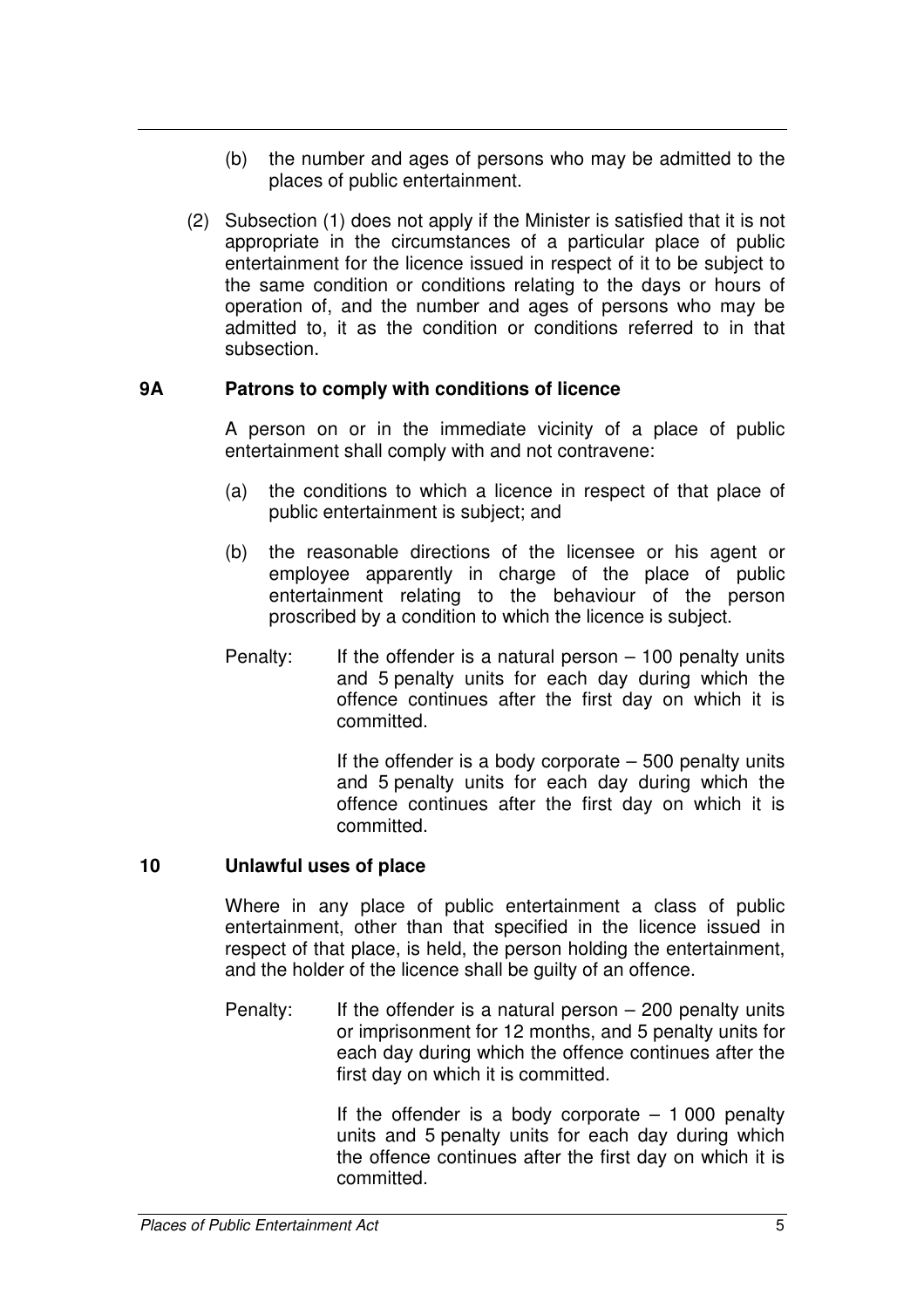## **11 Additions and alterations to places**

The proprietor of any place of public entertainment shall not permit cause or suffer any addition to or alteration of such place of public entertainment without the approval of the Minister.

Penalty: If the offender is a natural person – 200 penalty units or imprisonment for 12 months, and 5 penalty units for each day during which the offence continues after the first day on which it is committed.

> If the offender is a body corporate  $-1000$  penalty units and 5 penalty units for each day during which the offence continues after the first day on which it is committed.

## **12 Period and renewal of licences**

- (1) A licence shall be in force for the period specified in the licence but not exceeding 12 months from the date of its issue or of any renewal of the licence.
- (2) A licence may on the application of the proprietor of a place of public entertainment and on payment of the prescribed fee be renewed from time to time.
- (3) Subject to section 14A, the Minister may, in his discretion, refuse to renew a licence.

## **13 Power of police and authorised officers**

 (1) Where a member of the Police Force or a person authorised under section 19 to inspect a place of public entertainment is of the opinion that the continued use of a building or place in a particular way as a place of public entertainment would constitute a ground for the Minister to exercise his power under section 14 if the Minister were of the same opinion, he may direct the licensee or his agent or employee apparently in charge of the place of public entertainment to take such action as the member of the Police Force or that authorized person thinks reasonably necessary to remedy the situation and if the licensee or person so directed fails to take that action within the time allowed for that purpose by the member of the Police Force or that authorised person, the member of the Police Force or authorized person may, by notice in writing addressed to the licensee and served personally on the licensee or his agent or employee apparently in charge of the place of public entertainment, close those premises pending the decision under section 14 of the Minister and advise the Minister accordingly.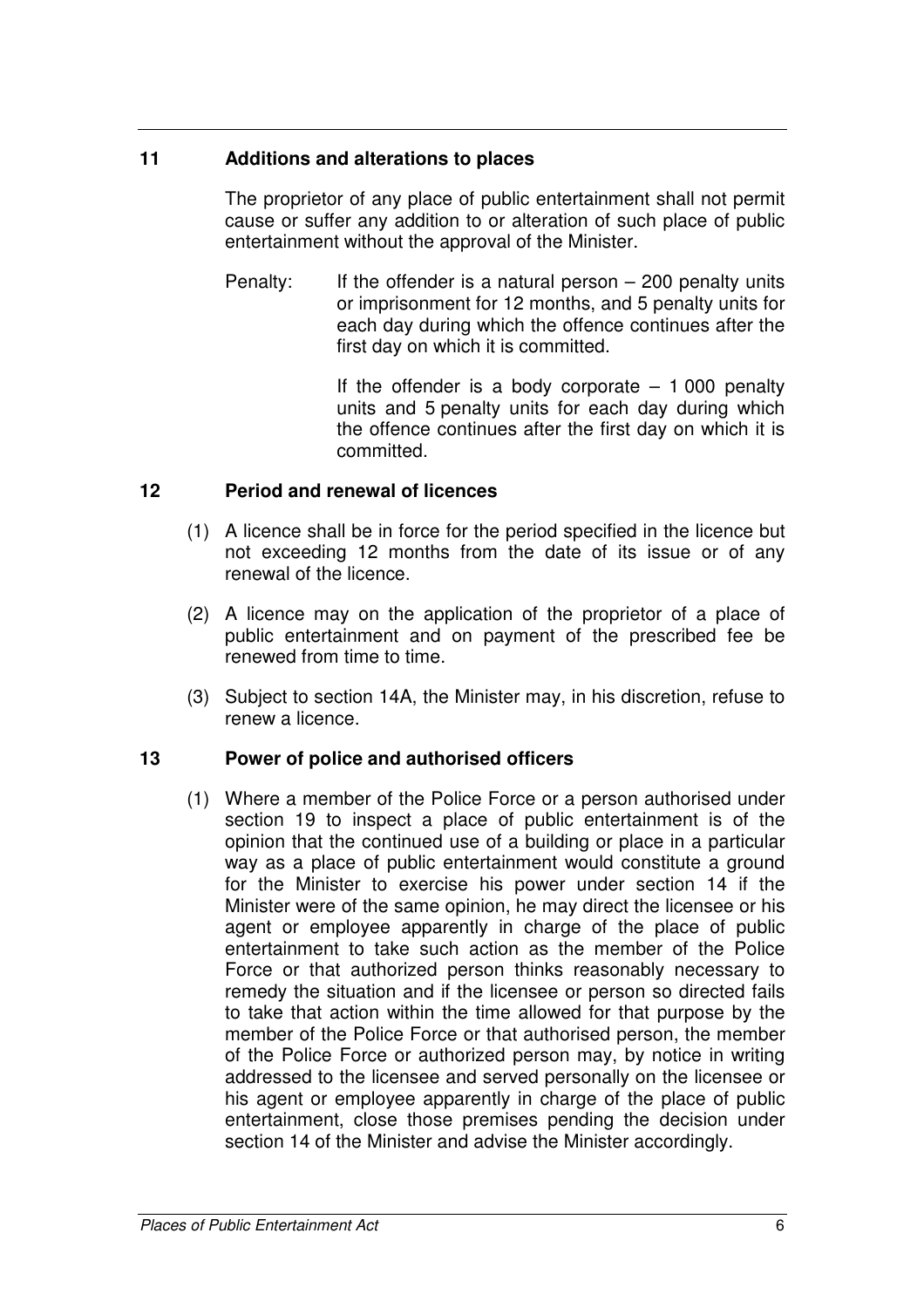- (2) The licence in respect of premises closed under subsection (1) shall be deemed to have been cancelled until a decision under section 14 by the Minister is made.
- (3) The Minister shall, as soon as practicable after being advised of the closure under subsection (1) of premises, consider whether the licence in respect of those premises should be cancelled or varied.

#### **14 Cancellation of licence**

Subject to section 14A, the Minister may, in his discretion, cancel a licence if, in his opinion, the licensee has contravened or failed to comply with a condition of his licence or the continued use of the place of public entertainment in respect of which the licence is in force would constitute a danger to the public, be prejudicial to public health or convenience or constitute a nuisance to persons who normally reside in the vicinity of the place of public entertainment, or vary a condition of a licence.

#### **14A Licensee to be heard**

The Minister shall not, under section 12, refuse to renew a licence or, under section 14, cancel or vary a condition of a licence, until he has given the licensee a reasonable opportunity to inform the Minister why the proposed action should not be taken and the Minister, after considering the information, has given the licensee notice in writing of the reason for the Minister's decision.

#### **15 Holding entertainment in unlicensed premises**

Any person who holds a public entertainment in any place of public entertainment, not being a place of public entertainment in respect of which a licence is in force, shall be guilty of an offence.

Penalty: If the offender is a natural person  $-200$  penalty units or imprisonment for 12 months, and 5 penalty units for each day during which the offence continues after the first day on which it is committed.

> If the offender is a body corporate  $-1$  000 penalty units and 5 penalty units for each day during which the offence continues after the first day on which it is committed.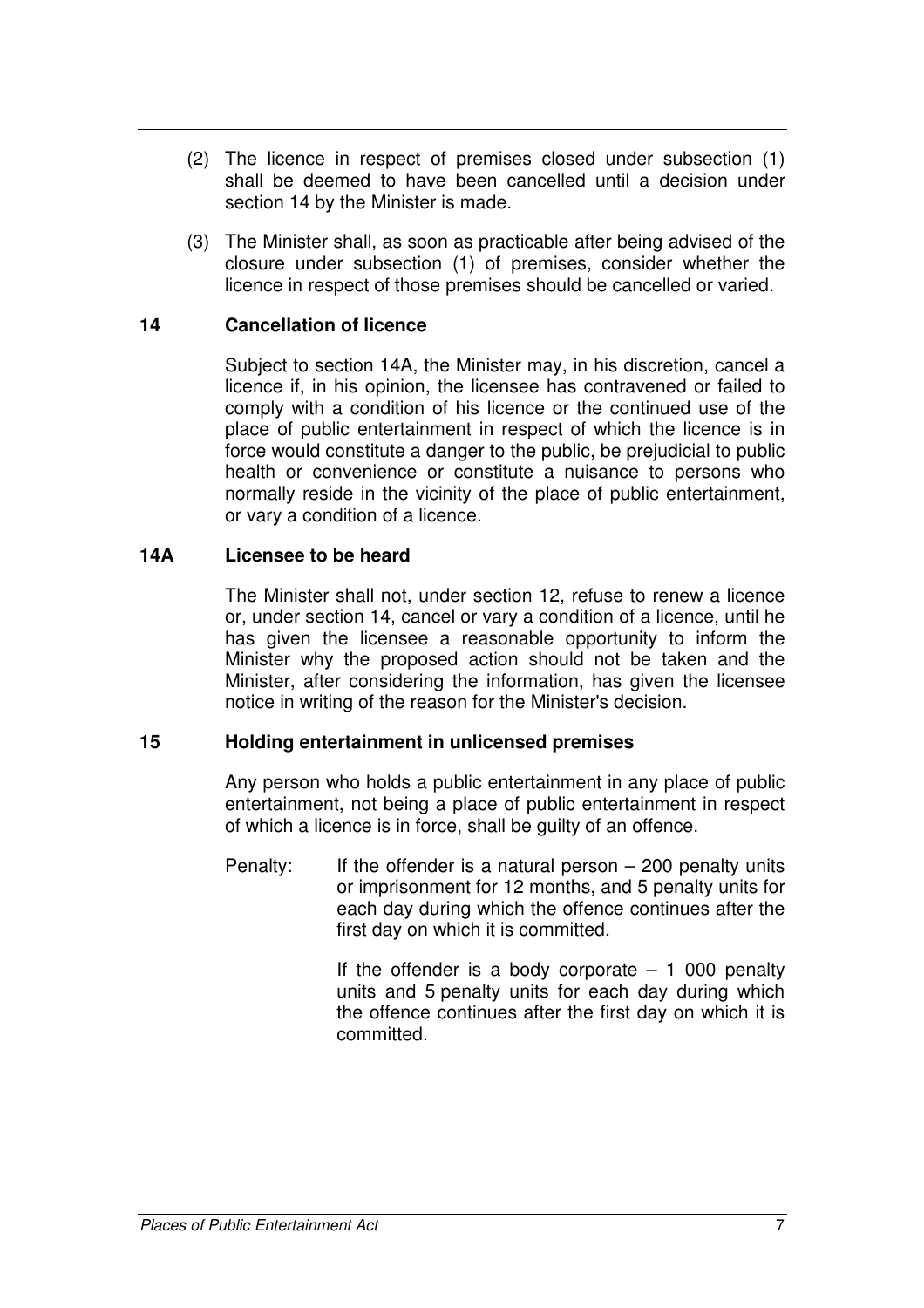#### **16 Letting unlicensed premises for entertainment**

Any proprietor of any place not being a place of public entertainment in respect of which a licence is for the time being in force, who lets the place, whether for a rent or otherwise, for the purpose of public entertainment, or knowingly permits the place to be used for a public entertainment, shall be guilty of an offence.

Penalty: If the offender is a natural person  $-200$  penalty units or imprisonment for 12 months, and 5 penalty units for each day during which the offence continues after the first day on which it is committed.

> If the offender is a body corporate  $-1$  000 penalty units and 5 penalty units for each day during which the offence continues after the first day on which it is committed.

#### **17 Prohibition or regulation of entertainments**

- (1) The Minister, whenever he or she is of opinion that it is in the public interest so to do, may, notwithstanding the terms of any licence, prohibit or regulate the holding of any public entertainment.
- (2) Any person who holds any public entertainment contrary to any such prohibition, or contrary to any condition, imposed by the Minister in pursuance of subsection (1), shall be guilty of an offence.
	- Penalty: If the offender is a natural person  $-200$  penalty units or imprisonment for 12 months, and 5 penalty units for each day during which the offence continues after the first day on which it is committed.

If the offender is a body corporate  $-1$  000 penalty units and 5 penalty units for each day during which the offence continues after the first day on which it is committed.

#### **18 Register of licences**

- (1) The Minister shall cause to be kept a register of applications made and licences issued in pursuance of this Act and of renewals of licences.
- (2) The Minister may notify in the Gazette the particulars contained in the register and any alterations therein.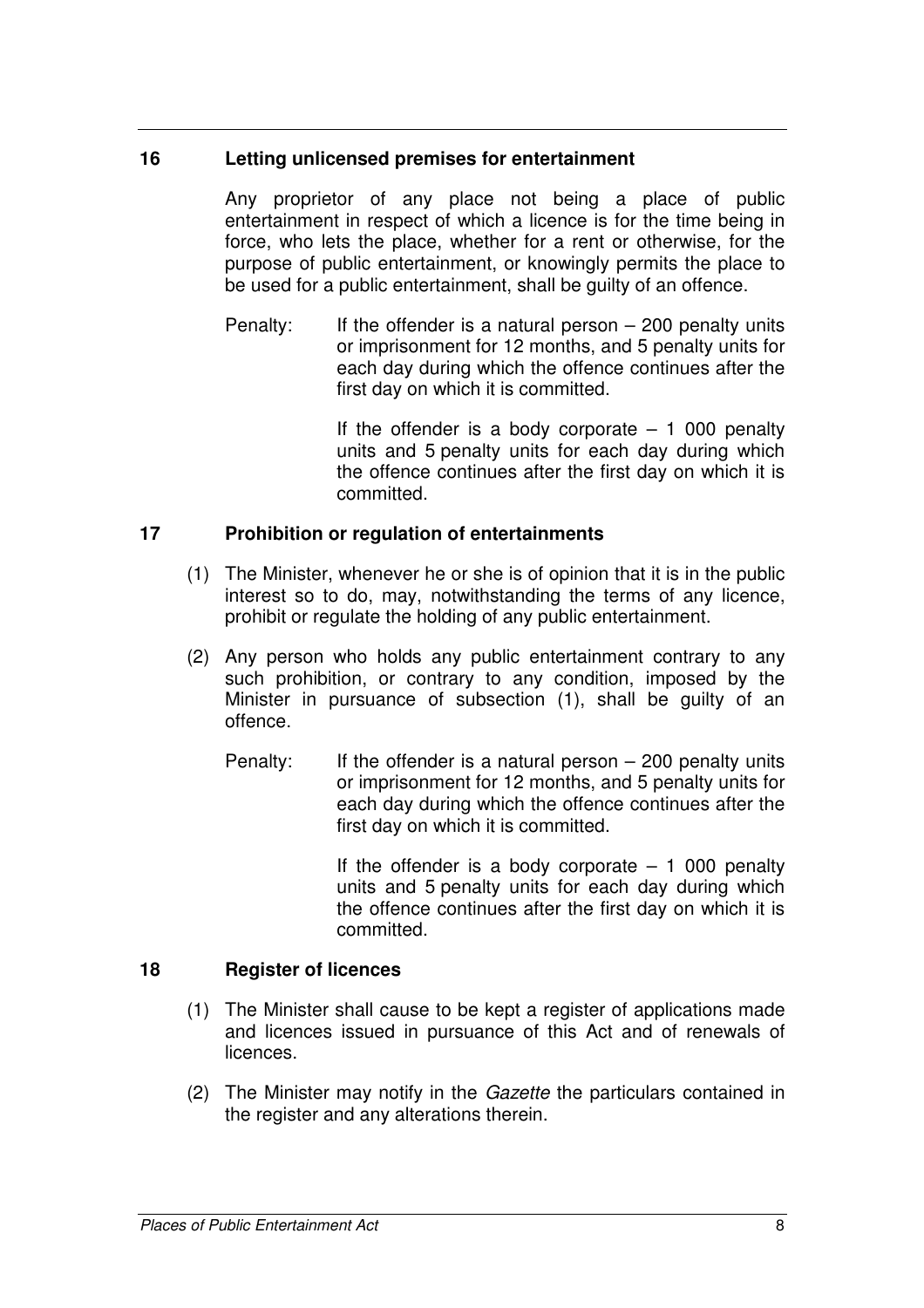#### **19 Inspection etc.**

- (1) Any member of the Police Force or any person authorized in that behalf in writing by the Minister may inspect any place of public entertainment, and, for that purpose, may at all times enter any such place.
- (2) A member of the Police Force or person authorized under subsection (1) may require a person apparently in charge of a place of public entertainment (or a person on or in the immediate vicinity of the place of public entertainment who he or she believes, on reasonable grounds, may be able to assist him or her in inquiries in connection with an offence against this Act that has been, may have been or may be committed) to furnish him or her the person's name and address or both.
- (3) Where a member of the Police Force or authorized person requests under subsection (1) a person to furnish his or her name or address, or both his or her name and address, and informs the person of his or her reason for the request, the person:
	- (a) shall not refuse or fail to comply with the request;
	- (b) shall not furnish to the member a name that is false in a material particular; and
	- (c) shall not furnish to the member or authorized person as his or her address an address other than the full and correct address of his ordinary place of residence.
	- Penalty: If the offender is a natural person 100 penalty units.

If the offender is a body corporate  $-500$  penalty units.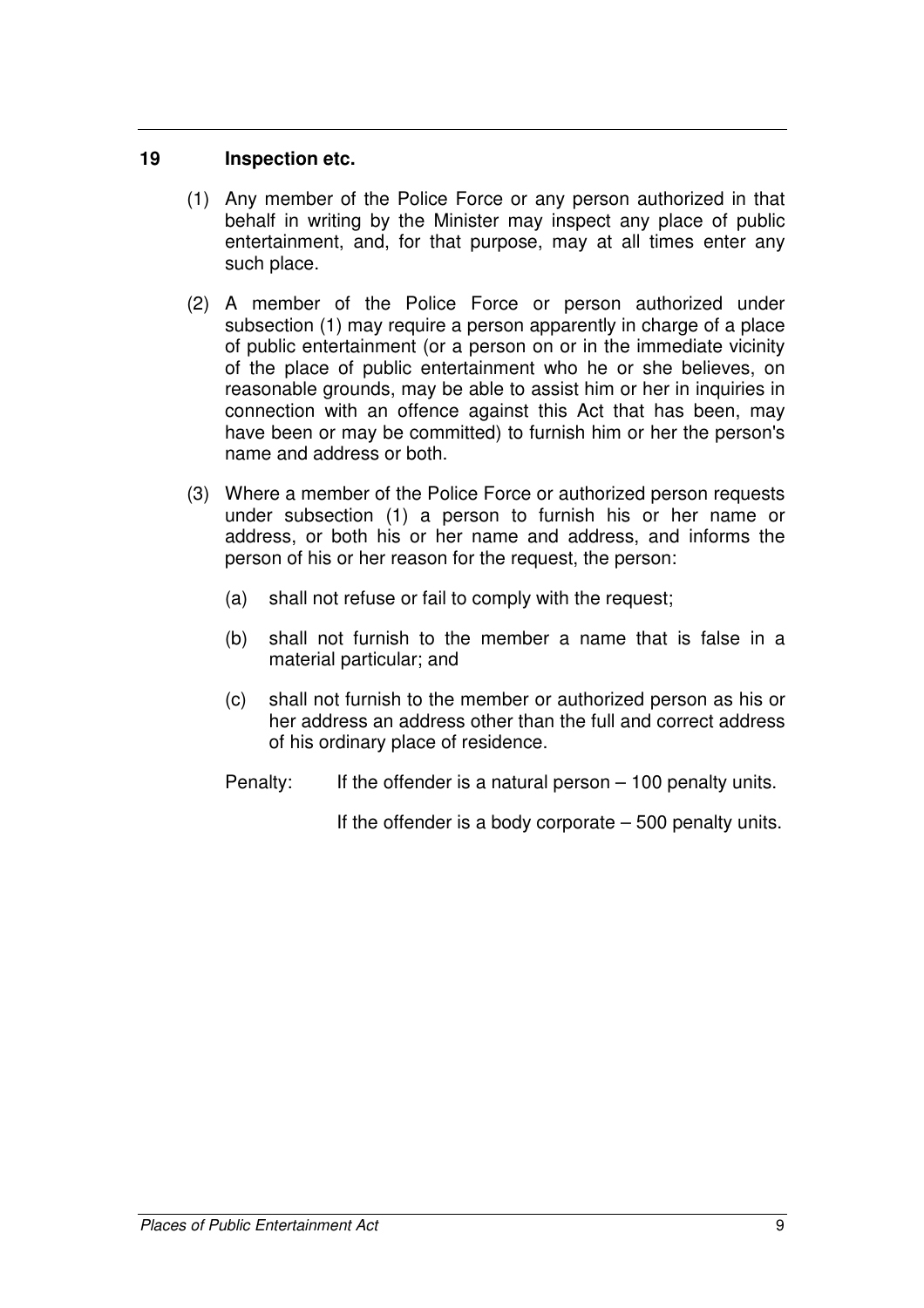#### **20 Exits etc. to be free from obstructions**

- (1) The proprietor of a place of public entertainment and the person holding a public entertainment shall ensure that the means of exit, staircases, landings, passage ways and gangways are at all times while members of the public are in the place of public entertainment, free from obstruction of any kind.
	- Penalty: If the offender is a natural person  $-200$  penalty units and 5 penalty units for each day during which the offence continues after the first day on which it is committed.

If the offender is a body corporate  $-1$  000 penalty units and 5 penalty units for each day during which the offence continues after the first day on which it is committed.

(2) An offence against subsection (1) is a regulatory offence.

#### **20A Minister may remit or refund fees**

The Minister may, as he or she considers appropriate:

- (a) remit a fee or portion of a fee payable under this Act; or
- (b) refund to a person a fee or a portion of a fee paid under this Act by the person.

#### **21 Legal proceedings**

In any proceedings under this Act:

- (a) a person shall be deemed to hold a public entertainment if he conducts or is interested in the proceeds or profits of the entertainment;
- (b) the production of a copy of the register kept in pursuance of this Act certified by the Minister, or of a copy of the register published in the Gazette, shall be evidence of the particulars contained therein; and
- (c) the proof that a licence was issued or renewed, shall lie on the defendant.

#### **22 Regulations**

The Administrator may make regulations, not inconsistent with this Act, prescribing all matters which by this Act are required or permitted to be prescribed, or which are necessary or convenient to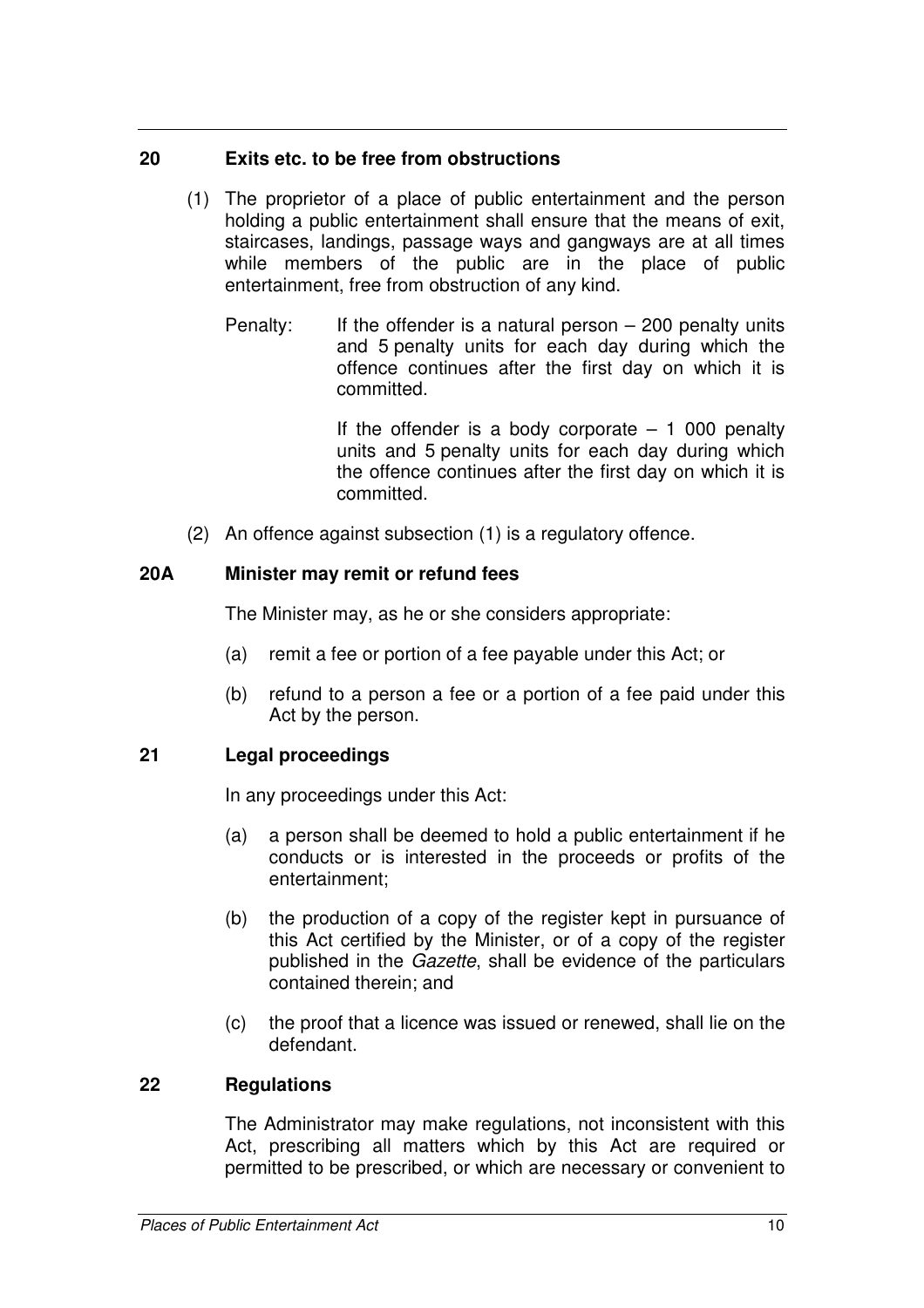be prescribed, for carrying out or giving effect to this Act and in particular for prescribing matters for or in respect to:

- (a) the licensing of places of public entertainment;
- (b) the hours during which places of public entertainment may be open;
- (c) the mode of lighting generally and fixing the hours during which the lights may be left burning;
- (d) what (if any) special lights shall be placed at entrances and exits, how they shall be served, and the times such lights shall be kept burning;
- (e) the storage of scenery and properties and combustible things;
- (ea) the fees (if any) for the application for, and issuing of, a licence or renewal of a licence;
- (f) the keeping of fire watches and the fire drill of employees;
- (g) what means of exit, staircases, landings, passages and gangways shall be provided and the size and construction of such exits, staircases, landings, passages and gangways;
- (h) generally the manner in which places of public entertainment shall be conducted, and for preventing and extinguishing fires, and for the safety, health and convenience of the public, the performers and the employees; and
- (i) the imposition of penalties not exceeding 100 penalty units for any breach of the Regulations.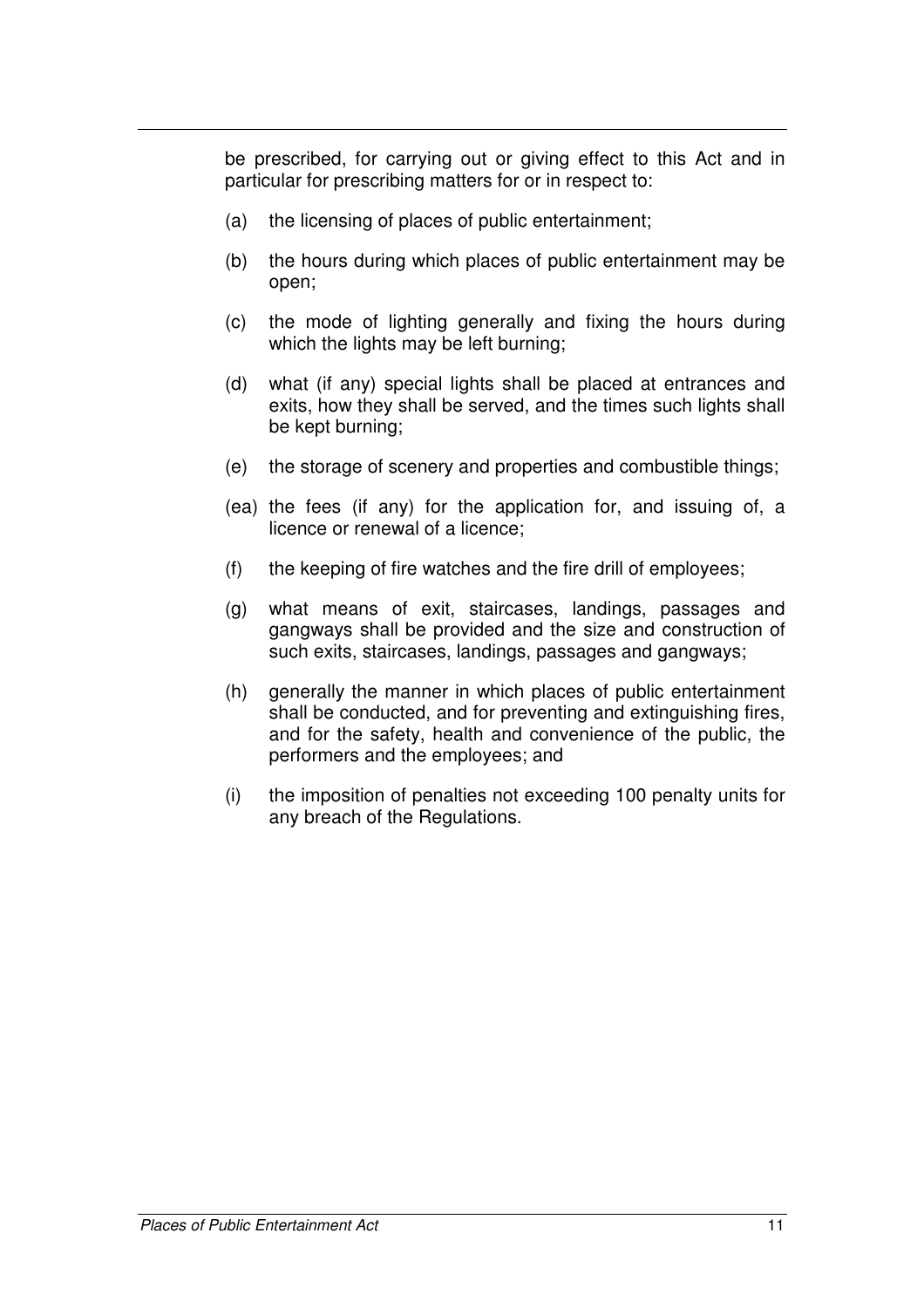# **Schedule 1**

Places of Entertainment Act of South Australia (No. 260 of 1882).

Places of Entertainment Amendment Act 1904 of South Australia (No. 855 of 1904).

Places of Entertainment Amendment Act 1910 of South Australia (No. 1002 of 1910).

Section 24(i) of the Alice Springs Administration Ordinance.

Section 36(i) of the *Darwin Administration Ordinance*.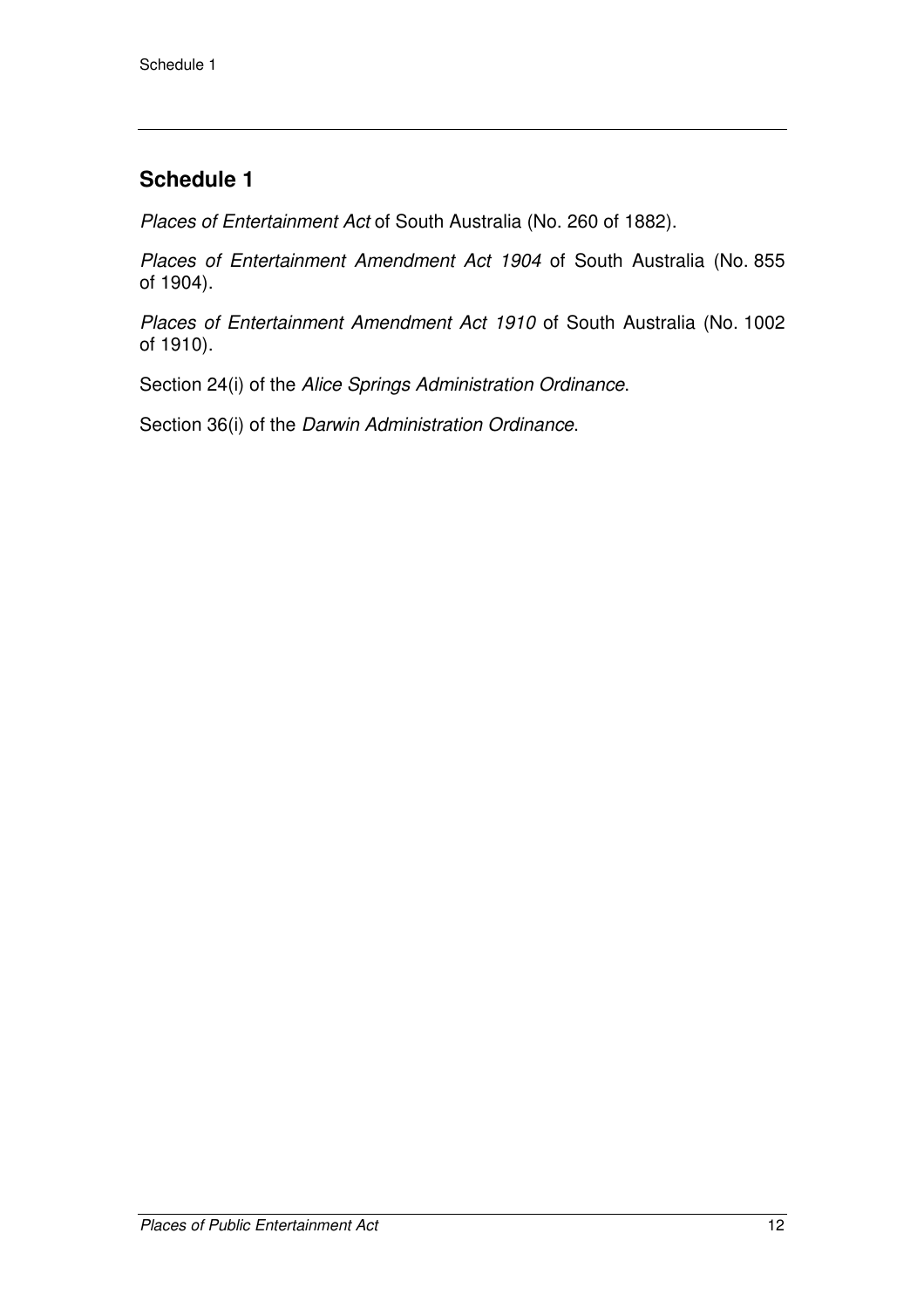#### **ENDNOTES**

**1 KEY**

Key to abbreviations

amd = amended od = order<br>
app = appendix **butch** on = omitted app = appendix om = om<br>bl = by-law bt = Part **bl** = by-law<br>ch = Chapter ch = Chapter **ch = Chapter**  $r = \text{regularity}$ <br>
cl = clause **r** = regulation/rule **cl** = clause rem = remainder<br>div = Division renum = renumb  $exp = exp$ **ires/expired**<br>**f** = forms **Gaz = Gazette sch = Schedule hdg = heading solid solid solid solid solid solid solid solid solid solid solid solid solid solid solid solid solid solid solid solid solid solid solid solid solid solid solid solid solid solid solid solid solid solid sol lt = long title sub = substituted and sub = substituted in the substituted in the substituted in the substituted nc = not commenced** 

**renum = renumbered<br>rep = repealed f = forms s = section ins = inserted SL = Subordinate Legislation** 

#### **2 LIST OF LEGISLATION**

|             | Places of Public Entertainment Ordinance 1949 (Act No. 10, 1949) |
|-------------|------------------------------------------------------------------|
| Assent date | 8 November 1949                                                  |
| Commenced   | 1 August 1952 ( <i>Gaz</i> No. 30, 9 July 1952)                  |

## **Administrator's Council Ordinance 1959 (Act No. 22, 1959)**

Assent date 7 July 1959 Commenced 28 April 1960 (Gaz No. 18, 27 April 1960)

**Places of Public Entertainment Ordinance 1973 (Act No. 67, 1973)** 

| Assent date | 11 December 1973 |
|-------------|------------------|
| Commenced   | 11 December 1973 |

#### **Ordinances Revision Ordinance 1973 (Act No. 87, 1973)**

Assent date 11 December 1973 Commenced 11 December 1973 (s 12(2))

#### **Amending Legislation**

**Ordinances Revision Ordinance 1974 (Act No. 34, 1974)**

Assent date 26 August 1974

Commenced 11 December 1973 (s 3(2))

#### **Ordinances Revision Ordinance (No. 2) 1974 (Act No. 69, 1974)**

| Assent date | 24 October 1974 |
|-------------|-----------------|
| Commoncod   | 11 December 197 |

Commenced 11 December 1973 (s 3)

#### **Ordinances Revision Ordinance 1976 (Act No. 27, 1976)**

| Assent date | 28 June 1976                                       |
|-------------|----------------------------------------------------|
| Commenced   | ss 1, 2 and 6: 28 June 1976 (s $6(2)$ );           |
|             | ss 3 and 4: 11 December 1973; s 5: 24 October 1974 |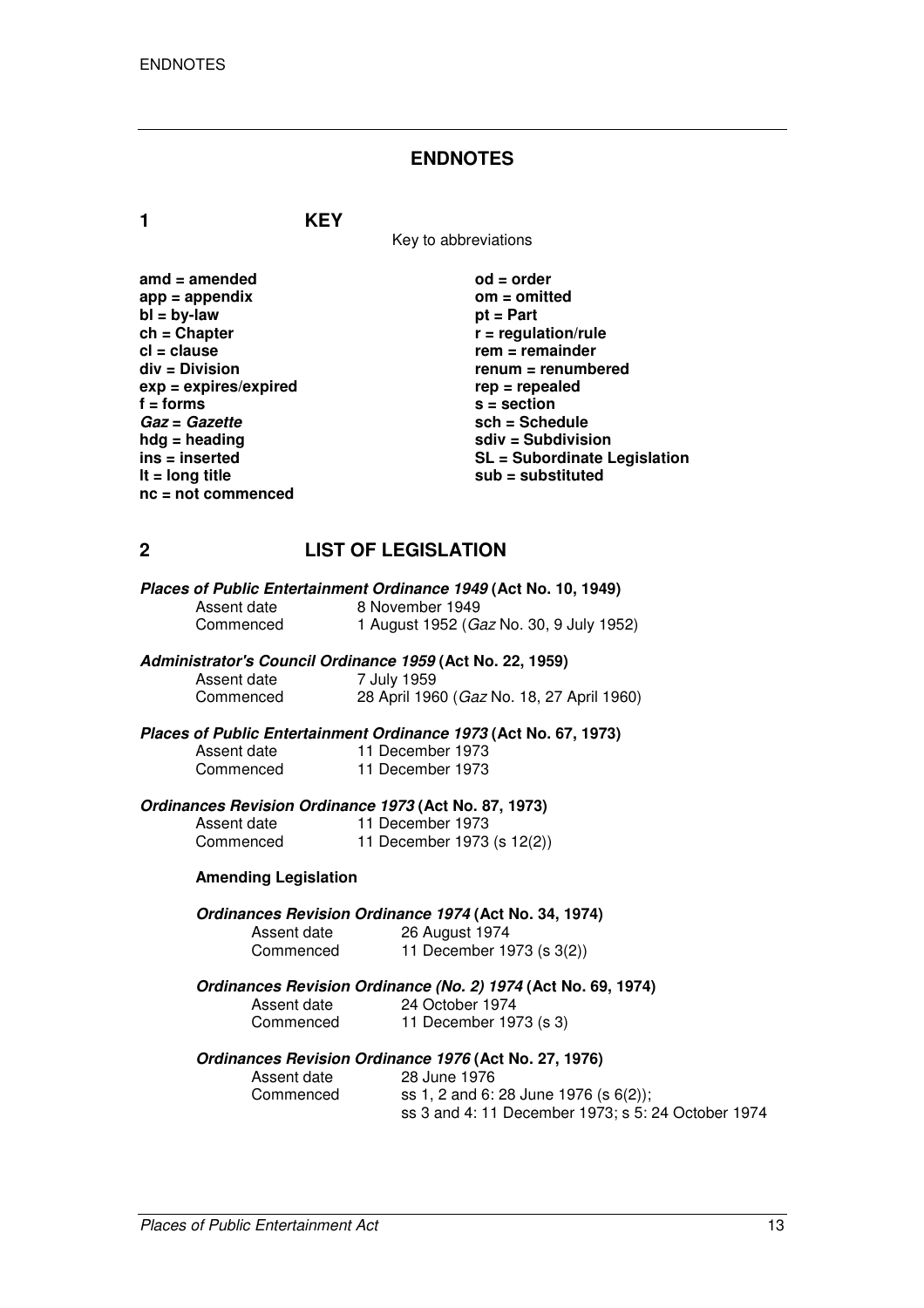|   | Assent date<br>Commenced | Transfer of Powers (Further Provisions) Ordinance 1977 (Act No. 51, 1977)<br>9 December 1977<br>1 January 1978 (s 2)                                                                                                              |
|---|--------------------------|-----------------------------------------------------------------------------------------------------------------------------------------------------------------------------------------------------------------------------------|
|   | Assent date<br>Commenced | Transfer of Powers (Self-Government) Ordinance 1978 (Act No. 54, 1978)<br>1 July 1978<br>1 July 1978 (s 2)                                                                                                                        |
|   | Assent date<br>Commenced | Statute Law Revision Act 1980 (Act No. 37, 1980)<br>24 April 1980<br>24 April 1980                                                                                                                                                |
|   | Assent date<br>Commenced | Statute Law Revision Act (No. 4) 1981 (Act No. 4, 1982)<br>12 February 1982<br>12 February 1982                                                                                                                                   |
|   | Assent date<br>Commenced | Statute Law Revision Act 1982 (Act No. 21, 1982)<br>27 April 1982<br>27 April 1982                                                                                                                                                |
|   | Assent date<br>Commenced | Places of Public Entertainment Amendment Act 1982 (Act No. 90, 1982)<br>14 December 1982<br>26 August 1983 (Gaz G34, 26 August 1983, p 7)                                                                                         |
|   | Assent date<br>Commenced | Criminal Law (Regulatory Offences) Act 1983 (Act No. 68, 1983)<br>28 November 1983<br>1 January 1984 (s 2 s 2 Criminal Code Act 1983 (Act No. 47,<br>1983), Gaz G46, 18 November 1983, p 11 and Gaz G8,<br>26 February 1986, p 5) |
|   | Assent date<br>Commenced | Statute Law Revision Act 1985 (Act No. 49, 1985)<br>1 October 1985<br>1 October 1985                                                                                                                                              |
|   | Assent date<br>Commenced | Places of Public Entertainment Amendment Act 2003 (Act No. 21, 2003)<br>29 May 2003<br>20 August 2003 (Gaz G33, 20 August 2003, p 2)                                                                                              |
| 3 |                          | <b>SAVINGS AND TRANSITIONAL PROVISIONS</b>                                                                                                                                                                                        |

s 19 Places of Public Entertainment Amendment Act 2003 (Act No. 21, 2003)

#### **4 GENERAL AMENDMENTS**

General amendments of a formal nature (which are not referred to in the table of amendments to this reprint) are made by the Ordinances Revision Ordinance 1973 (as amended) to the following provisions: ss 3, 9, 10, 11, 12, 13, 15, 16, 17, 20, 22, First sch and Second sch.

#### **5 LIST OF AMENDMENTS**

- $ss 1 2$  amd No. 21, 1982, s 2
- s 3 amd No. 4, 1982, s 3; No. 21, 1982, s 2